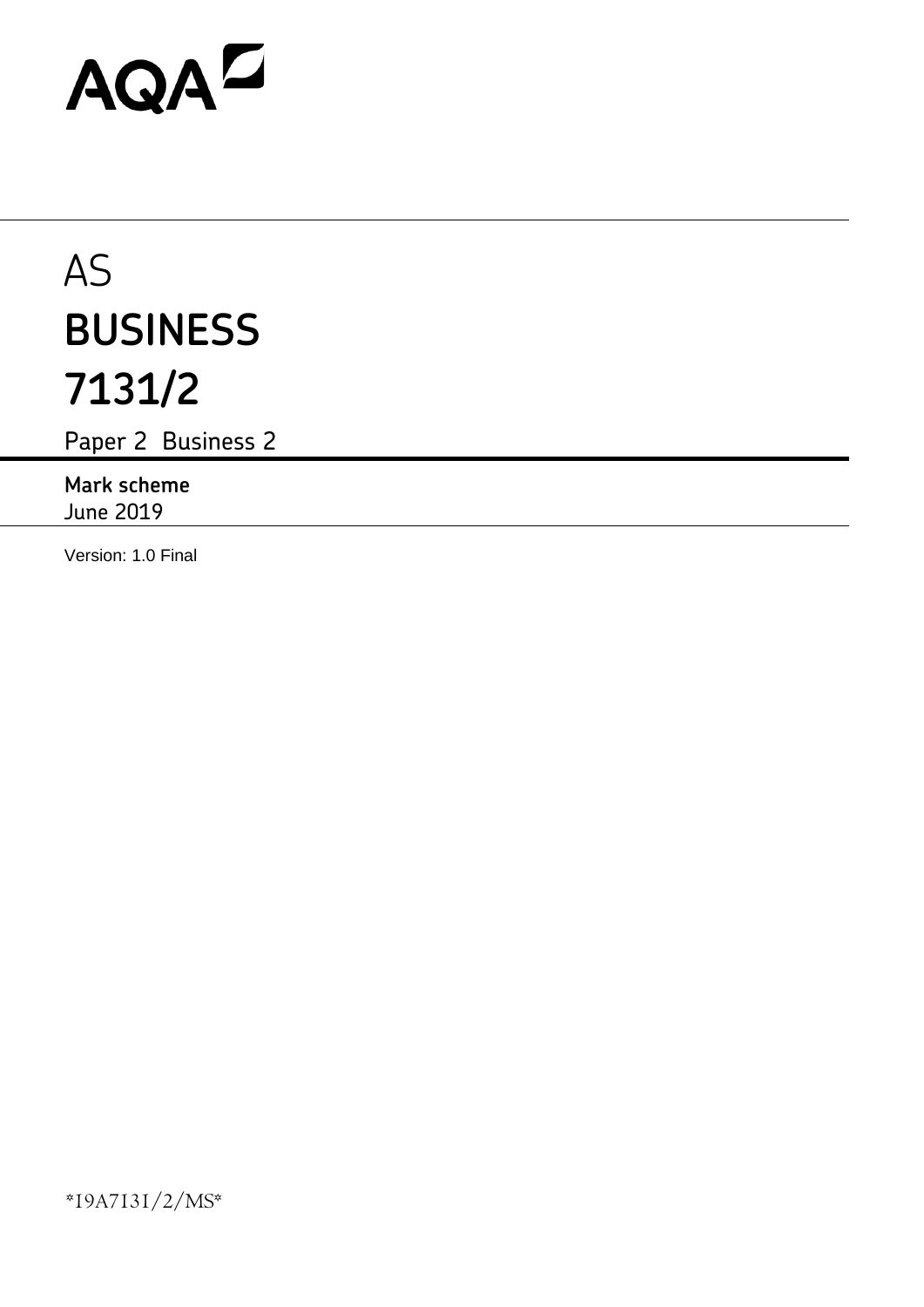Mark schemes are prepared by the Lead Assessment Writer and considered, together with the relevant questions, by a panel of subject teachers. This mark scheme includes any amendments made at the standardisation events which all associates participate in and is the scheme which was used by them in this examination. The standardisation process ensures that the mark scheme covers the students' responses to questions and that every associate understands and applies it in the same correct way. As preparation for standardisation each associate analyses a number of students' scripts. Alternative answers not already covered by the mark scheme are discussed and legislated for. If, after the standardisation process, associates encounter unusual answers which have not been raised they are required to refer these to the Lead Assessment Writer.

It must be stressed that a mark scheme is a working document, in many cases further developed and expanded on the basis of students' reactions to a particular paper. Assumptions about future mark schemes on the basis of one year's document should be avoided; whilst the guiding principles of assessment remain constant, details will change, depending on the content of a particular examination paper.

Further copies of this mark scheme are available from aqa.org.uk

AQA retains the copyright on all its publications. However, registered schools/colleges for AQA are permitted to copy material from this booklet for their own internal use, with the following important exception: AQA cannot give permission to schools/colleges to photocopy any material that is acknowledged to a third party even for internal use within the centre.

Copyright © 2019 AQA and its licensors. All rights reserved.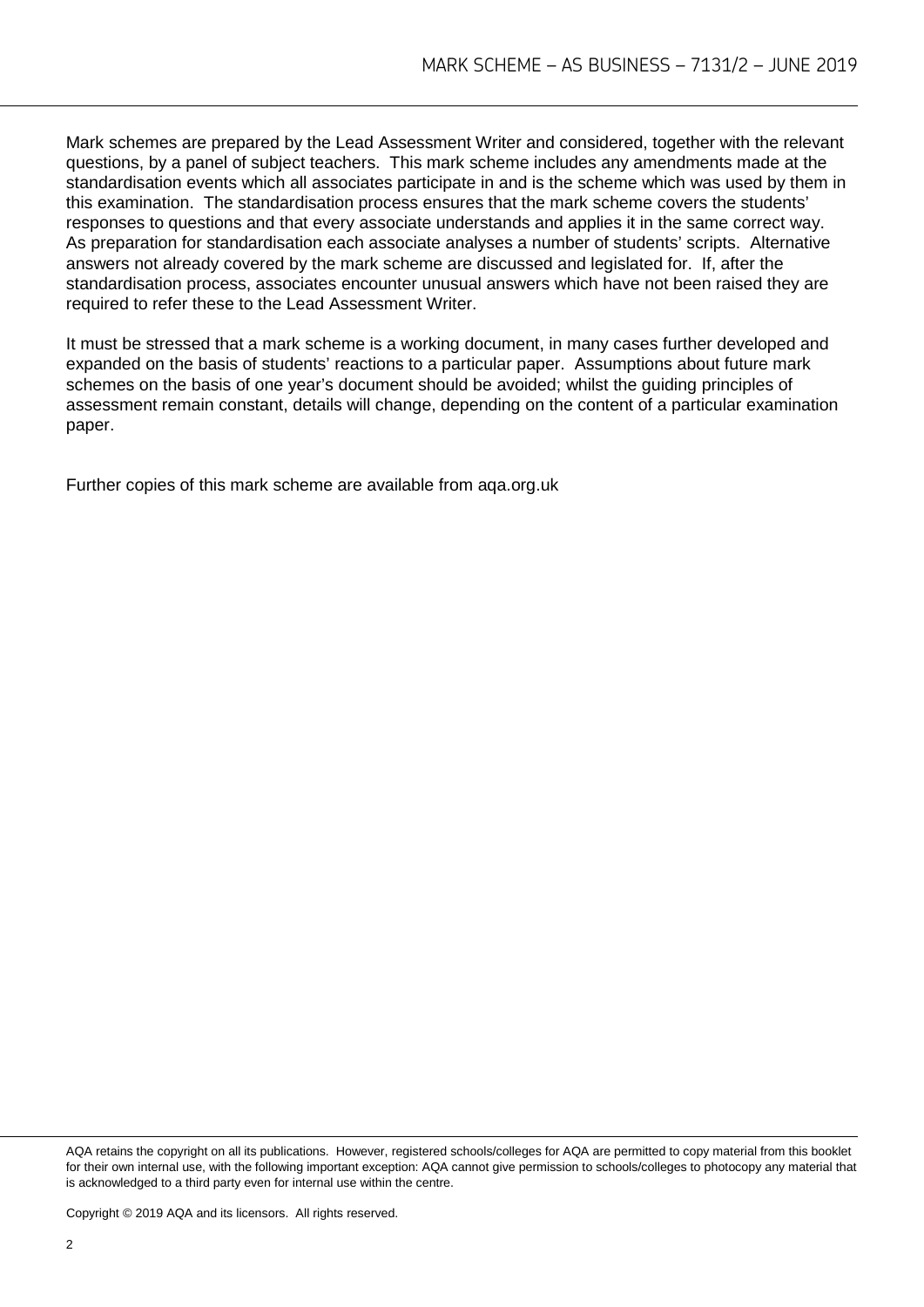## Level of response marking instructions

Level of response mark schemes are broken down into levels, each of which has a descriptor. The descriptor for the level shows the average performance for the level. There are marks in each level.

Before you apply the mark scheme to a student's answer read through the answer and annotate it (as instructed) to show the qualities that are being looked for. You can then apply the mark scheme.

### Step 1 Determine a level

Start at the lowest level of the mark scheme and use it as a ladder to see whether the answer meets the descriptor for that level. The descriptor for the level indicates the different qualities that might be seen in the student's answer for that level. If it meets the lowest level then go to the next one and decide if it meets this level, and so on, until you have a match between the level descriptor and the answer. With practice and familiarity you will find that for better answers you will be able to quickly skip through the lower levels of the mark scheme.

When assigning a level you should look at the overall quality of the answer and not look to pick holes in small and specific parts of the answer where the student has not performed quite as well as the rest. If the answer covers different aspects of different levels of the mark scheme you should use a best fit approach for defining the level and then use the variability of the response to help decide the mark within the level, i.e. if the response is predominantly level 3 with a small amount of level 4 material it would be placed in level 3 but be awarded a mark near the top of the level because of the level 4 content.

#### Step 2 Determine a mark

Once you have assigned a level you need to decide on the mark. The descriptors on how to allocate marks can help with this. The exemplar materials used during standardisation will help. There will be an answer in the standardising materials which will correspond with each level of the mark scheme. This answer will have been awarded a mark by the Lead Examiner. You can compare the student's answer with the example to determine if it is the same standard, better or worse than the example. You can then use this to allocate a mark for the answer based on the Lead Examiner's mark on the example.

You may well need to read back through the answer as you apply the mark scheme to clarify points and assure yourself that the level and the mark are appropriate.

Indicative content in the mark scheme is provided as a guide for examiners. It is not intended to be exhaustive and you must credit other valid points. Students do not have to cover all of the points mentioned in the Indicative content to reach the highest level of the mark scheme.

An answer which contains nothing of relevance to the question must be awarded no marks.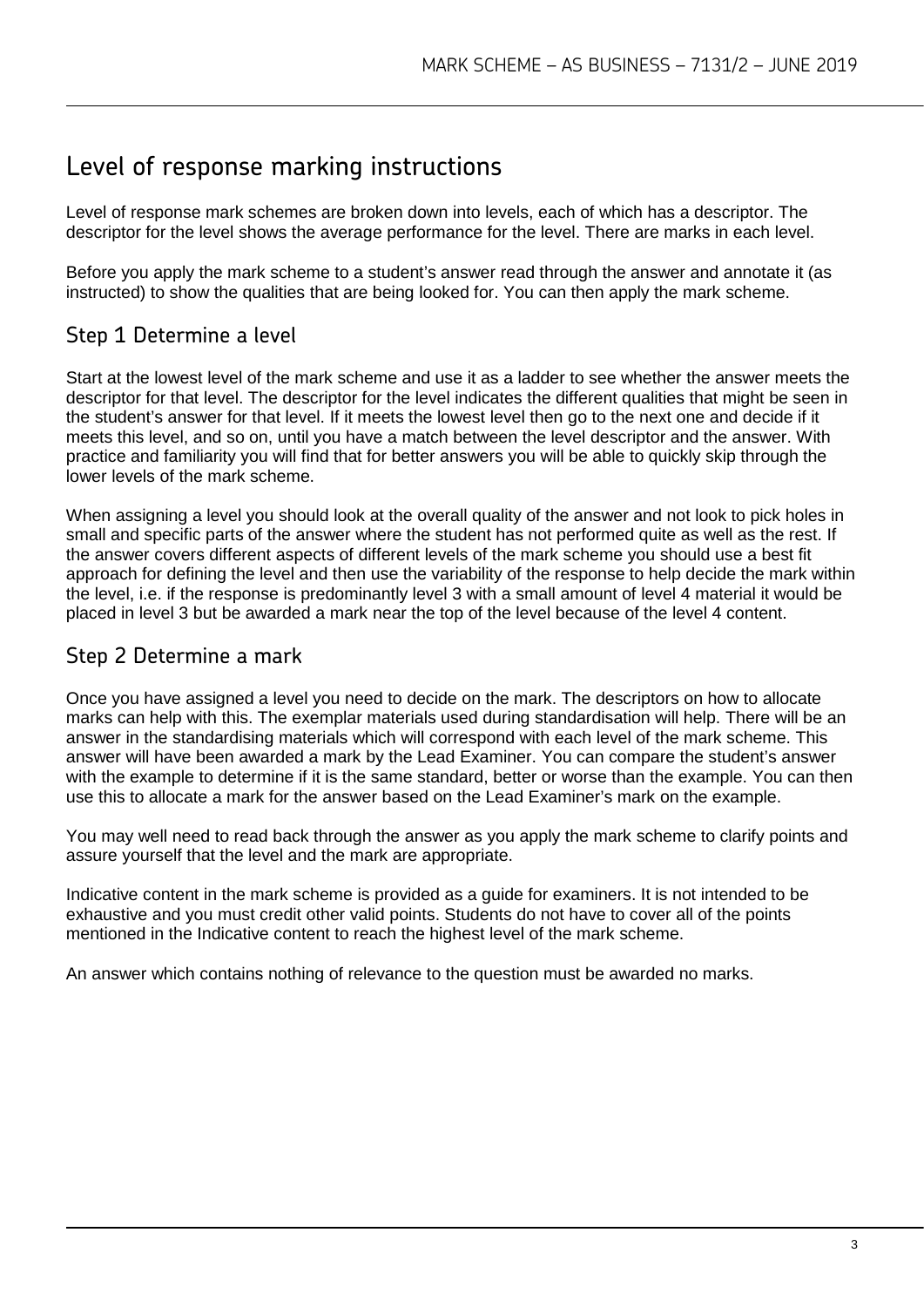#### **Marking guidance**

- Be clear on the focus of the question
- Read the response as a whole; follow the flow of the argument as a whole
- Remember that the indicative content provides possible lines of argument but there may be others that are equally valid. Be willing to credit other lines of argument
- Annotate the script as you read in accordance with the instructions given at standardisation
- Consider what it all adds up to, e.g. is this a good response? A reasonable one? A limited one? Refer back to the standardisation scripts and guidance to help you benchmark.
- Remember that you are marking to the standard agreed at standardisation. Be careful of the standard you are marking at drifting when you have a big centre; refer back to standardisation scripts
- Summarise your findings briefly at the end of the response. This will help you decide on the overall level and is helpful for others to understand the mark given, e.g. for an extended response 'wellargued but does not focus fully on the issue of 'long term' feels as if it might be a good rather than an excellent response. Make sure the comments fit with the level awarded: for example, 'unbalanced and not comparing with alternative solutions' does not sound as if it is 'good'.
- Next to your comment put the level awarded, e.g. L4
- If in doubt about an approach contact your Team Leader , do not make up your own rules because we must have a standardised approach across all marking

| • Be positive in your marking. Look to reward what is there. |  |  |  |
|--------------------------------------------------------------|--|--|--|
|                                                              |  |  |  |

| Knowledge and understanding                     |
|-------------------------------------------------|
| explained but not in context (for Paper 1)      |
| Analytical but lacks context                    |
| Developed argument (with context)               |
| Judgement with support                          |
| Focus on the demands of the question            |
| Balanced response e.g. both sides acknowledged  |
| Range of arguments e.g. two arguments presented |
| L1                                              |
| $\overline{2}$                                  |
| L <sub>3</sub>                                  |
| L4                                              |
| L <sub>5</sub>                                  |
| Benefit of the doubt                            |
| Not answering the question                      |
| Own Figure Rule                                 |
| Seen                                            |
| <b>TICK</b>                                     |
| <b>CROSS</b>                                    |
| <b>Txt Box</b>                                  |
| Uncertain                                       |
| Highlighter                                     |
| Repetition                                      |
| Off Page Comment                                |
|                                                 |
| On Page Comment                                 |
|                                                 |
|                                                 |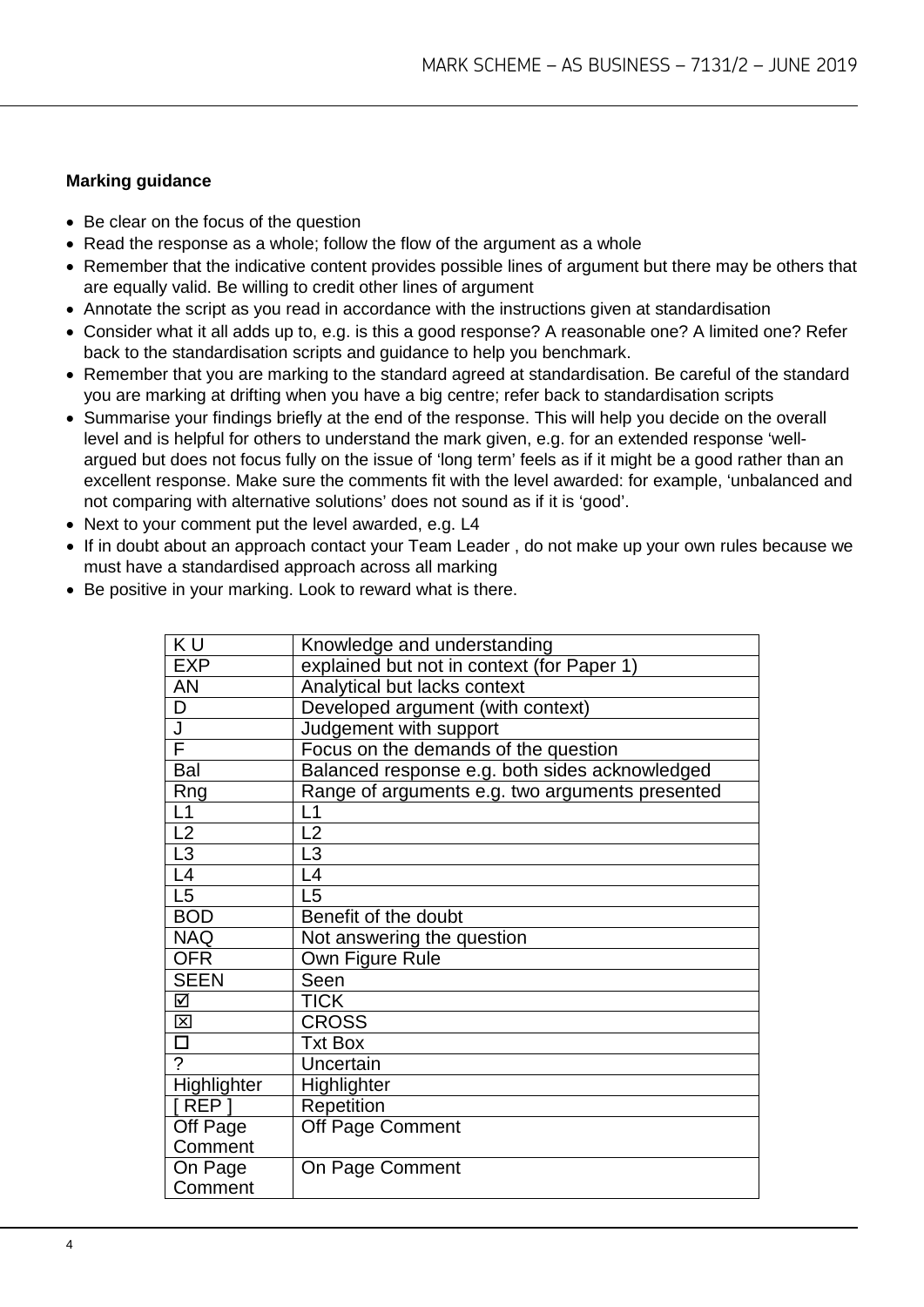**0 1** *Using Figure 1, calculate the percentage change of UK clothing sales from 2015 to 2016?* **[3 marks]**

**Marks for this question: AO1 = 1, AO2 = 2**

**3 marks** for correct answer - 3.7% or 3.7% decrease **2 marks** for correct number, but with no minus sign **2 marks** correctly selects and uses figures but an arithmetical error **1 mark** for calculating the fall (- 4) **Max 2 marks** if calculate correct figure but for USA (+ 6.4%) **1 mark** if correct formula, but no other valid calculations

| <b>Correct answer:</b> | $104 - 108 = \text{fall of } - 4$ |
|------------------------|-----------------------------------|
|                        | $(-4/108) \times 100$             |
|                        | $= -3.703\%$                      |
|                        | $= -3.7\%$                        |
|                        |                                   |

**0 2** The budgeted profit for Rana Fashion in 2018 was £2 946 000. Using the data below, calculate the profit variance for Rana Fashion in 2018. State whether it is adverse or favourable.

**[4 marks]**

#### **Marks for this question: AO1 = 2, AO2 = 2**

**4 marks** for correct answer of £322 000 Adverse:

T Costs £2 976 000 **(1 mark);** Profit £2 624 000 **(1 mark);** Variance £322 000 **(1 mark)** 'Adverse' (with supported calculations) **(1 mark)**

**3 marks** for correct answer £322 000, but no statement or incorrect statement **1 mark** if budgeted profit correctly defined but no valid calculations

|                     | Actual     |          |                |
|---------------------|------------|----------|----------------|
| Sales Revenue       | £5 600 000 |          |                |
| Costs:              |            |          |                |
| Inventory           | £2 300 000 |          |                |
| Warehousing         | £200 000   |          |                |
| <b>Distribution</b> | £126 000   |          |                |
| I.T.                | £170 000   |          |                |
| Other               | £180 000   |          |                |
| <b>Total Costs</b>  | £2 976 000 |          |                |
| Profit              | £2 624 000 | £322 000 | <b>Adverse</b> |

Note: OFR applies throughout e.g. follow the workings and award each stage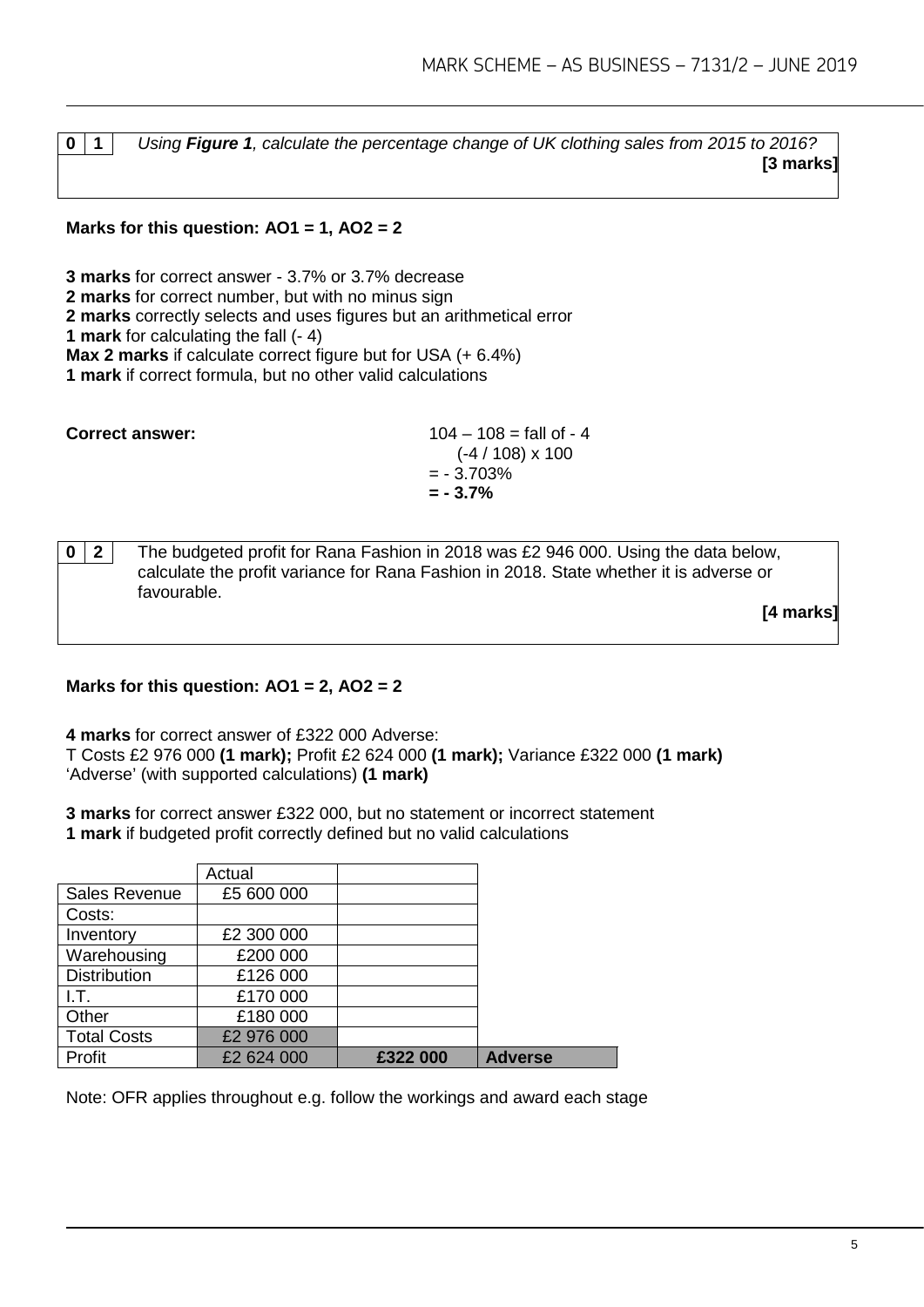**0 3** *Explain how Rana Fashion's ownership structure helps the business to achieve its objectives.*

**[3 marks]**

#### **Marks for this question: AO1 = 1, AO2 = 2**

| Level | The candidate will typically:                                                                                          | Marks |
|-------|------------------------------------------------------------------------------------------------------------------------|-------|
| 3     | Provide a response that is well explained using knowledge and understanding<br>and is applied to the context.          | 3     |
| 2     | Provide a reasonable explanation using knowledge and understanding and with<br>some application to the context.        |       |
|       | Demonstrate some knowledge and understanding but the explanation is limited<br>and lacking application to the context. |       |

#### **The focus of the question is on:**

How business decisions are made – who is responsible for setting objectives. In this case the clear aims of the business being ethical and environmentally focused. This core objective came from Claudia herself.

#### **Indicative content may include:**

A good response will be clearly focused on how business objectives are formed, and on the context of this case – in particular the ethical concerns that Claudia had personally, and the issues highlighted in the fast fashion model. Also setting up her own business owning 60% of shares allowed her to make decisions but ensure 40% of profits are directed to Bangladeshi charity.

A reasonable explanation is likely to be develop points with less focus, e.g. less thorough on theory or less well applied.

Understanding, e.g. of ownership or relevant point would be level 1.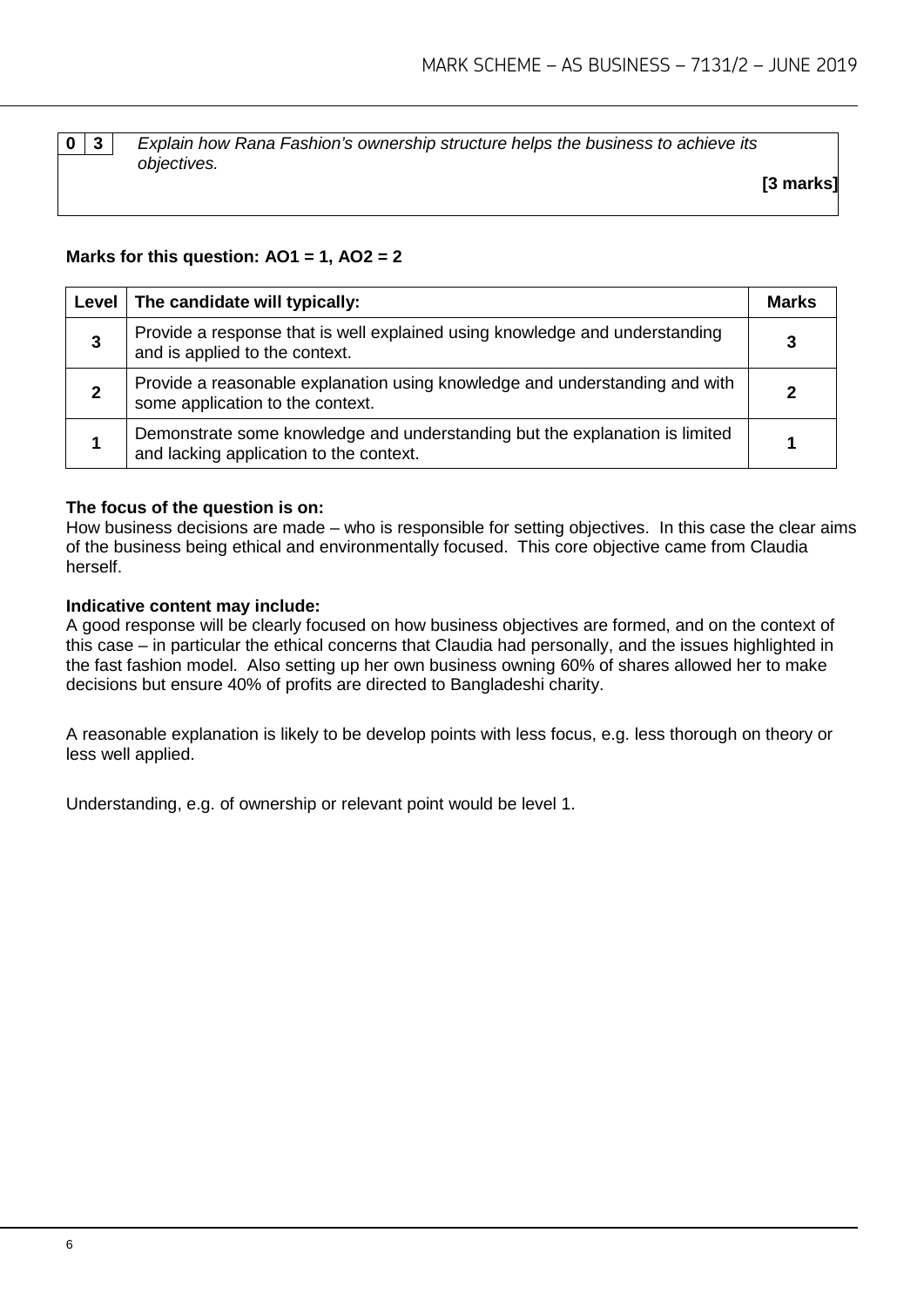**0 4** *Rana Fashion outsources its distribution function.* 

*Analyse two reasons why.*

**[9 marks]**

#### **Marks for this question: AO1 = 3, AO2 = 3, AO3 = 3**

| Level          | The candidate will typically demonstrate:                                                                                                                                                                                                                                                                                                              | <b>Marks</b> |  |
|----------------|--------------------------------------------------------------------------------------------------------------------------------------------------------------------------------------------------------------------------------------------------------------------------------------------------------------------------------------------------------|--------------|--|
|                | A good response overall that focuses on many of the demands of<br>the question<br>Provides an answer to the question set that:                                                                                                                                                                                                                         |              |  |
| $\mathbf{3}$   | • demonstrates a depth and range of knowledge and understanding of<br>issues in the question<br>• demonstrates analysis which is well developed and is applied<br>effectively to the context.                                                                                                                                                          | $7 - 9$      |  |
| $\overline{2}$ | A reasonable response overall that focuses on some of the<br>demands of the question<br>Provides an answer to the question set that:<br>• demonstrates a limited knowledge and understanding of a range of<br>issues in the question or a good knowledge and understanding of<br>relatively few issues in the question                                 | 4–6          |  |
|                | • demonstrates analysis which is developed and is applied to the<br>context.                                                                                                                                                                                                                                                                           |              |  |
| 1              | A limited response overall with little focus on the demands of the<br>question<br>Provides an answer to the question set that:<br>• demonstrates a limited range and depth of knowledge and<br>understanding of issues in the question<br>• demonstrates analysis with little development and with<br>• mainly descriptive application to the context. | $1 - 3$      |  |

#### **The focus of the question is on:**

The reasons for outsourcing Rana Fashion's distribution.

#### **Indicative content may include:**

- Claudia has expertise in fashion and the supply chain rather than on logistics/delivery/transport. Outsourcing will allow Rana Fashion to concentrate on their core business rather than being distracted onto running other aspects
- Rana Fashion setting up their own distribution and delivery would be expensive needing their own vehicles; IT and staffing
- E-commerce has seen Rana Fashion selling in other countries, e.g. USA and Europe, international distribution companies will have expertise and experience in this
- The other companies have existing logistics networks UPS in 220 countries.

Question asks for two reasons – one in context would be Level 2.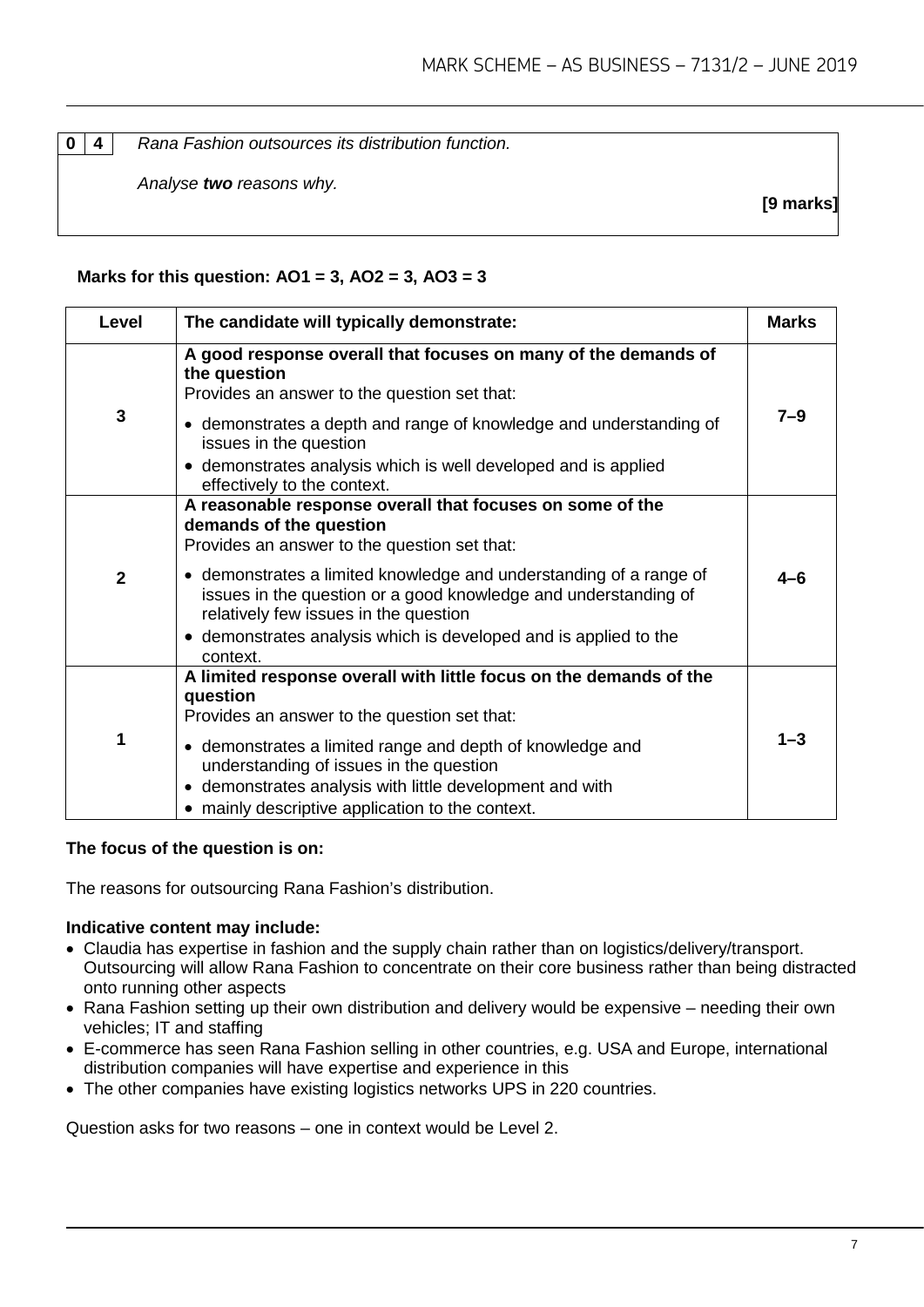**0 5** *Claudia is considering delegating more to her warehouse manager.* 

*Analyse two benefits of this to Rana Fashion.*

**[9 marks]**

#### **Marks for this question: AO1 = 3, AO2 = 3, AO3 = 3**

| Level          | The candidate will typically demonstrate:                                                                                                                                                                                                                                                                                                                                                              | <b>Marks</b> |
|----------------|--------------------------------------------------------------------------------------------------------------------------------------------------------------------------------------------------------------------------------------------------------------------------------------------------------------------------------------------------------------------------------------------------------|--------------|
| $\mathbf{3}$   | A good response overall that focuses on many of the demands of<br>the question<br>Provides an answer to the question set that:<br>• demonstrates a depth and range of knowledge and understanding of<br>issues in the question<br>• demonstrates analysis which is well developed and is applied<br>effectively to the context.                                                                        | $7 - 9$      |
| $\overline{2}$ | A reasonable response overall that focuses on some of the<br>demands of the question<br>Provides an answer to the question set that:<br>• demonstrates a limited knowledge and understanding of a range of<br>issues in the question or a good knowledge and understanding of<br>relatively few issues in the question<br>• demonstrates analysis which is developed and is applied to the<br>context. | 4–6          |
| 1              | A limited response overall with little focus on the demands of the<br>question<br>Provides an answer to the question set that:<br>• demonstrates a limited range and depth of knowledge and<br>understanding of issues in the question<br>• demonstrates analysis with little development and with<br>• mainly descriptive application to the context.                                                 | $1 - 3$      |

#### **The focus of the question is on:**

The benefits to Rana Fashion of delegating authority, e.g. for warehousing and associated functions.

#### **Indicative content may include:**

A good answer will make a specific reference to one or more relevant points that are analysed in the context of the case.

- allowing Claudia to focus on her strengths; warehousing being a specialist skill set that is important in e-commerce
- delegating authority will help reward the manager and utilise their skills to a fuller extent
- the responsibility may be a motivator for the manager and possibly their team
- the responsibility may help recruit and retain a key member of staff

A reasonable response may be less focused on the question – less clear understanding of the benefit(s) of delegation or less securely applied to the case material.

Question asks for two benefits – one in context would be Level 2.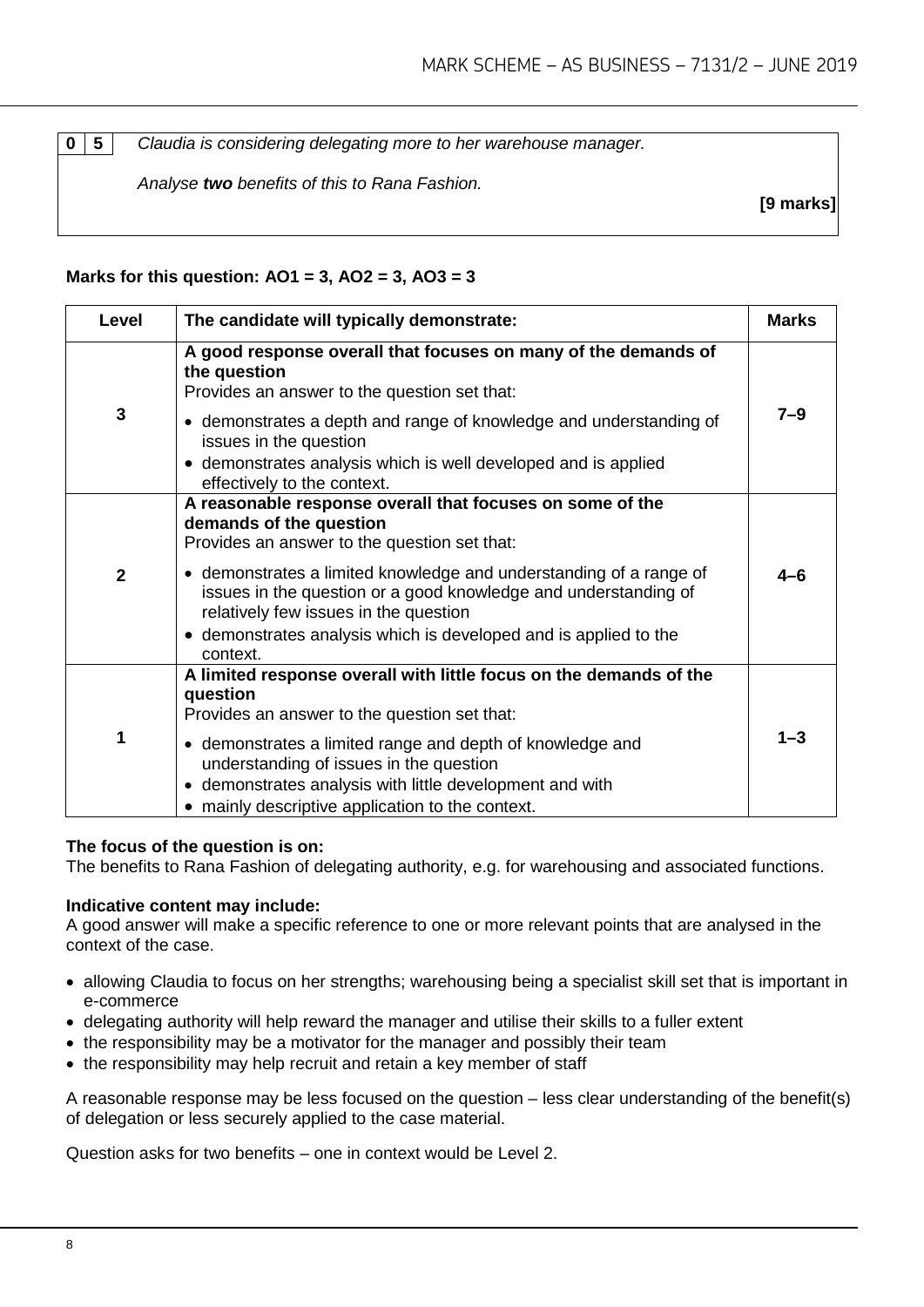**0 6** *How useful do you think the data provided in Figures 1, 2 and 3 might be to Claudia when predicting future sales? Justify your answer.* 

**[16 marks]**

#### **Marks for this question: AO1 = 4, AO2 = 2, AO3 = 4, AO4 = 6**

| Level       | The candidate will typically demonstrate:                                                                                                                                                                                                                                                                                                                                                                                                                                                                                                                                                           | <b>Marks</b> |
|-------------|-----------------------------------------------------------------------------------------------------------------------------------------------------------------------------------------------------------------------------------------------------------------------------------------------------------------------------------------------------------------------------------------------------------------------------------------------------------------------------------------------------------------------------------------------------------------------------------------------------|--------------|
| 4           | An excellent response overall that is fully focused on the key demands<br>of the question<br>Provides an answer to the question set that:<br>• demonstrates a depth and range of knowledge and understanding that is<br>precise and well selected in relation to issues in the question<br>• demonstrates analysis throughout which is well developed, is applied<br>effectively to the context and considers a balanced range of the issues in<br>the question<br>• makes judgements or provides solutions which are built effectively on                                                          | $13 - 16$    |
|             | analysis, show balance and have a clear focus on the question as whole<br>throughout.                                                                                                                                                                                                                                                                                                                                                                                                                                                                                                               |              |
| 3           | A good response overall that focuses on many of the demands of the<br>question<br>Provides an answer to the question set that:<br>• demonstrates a depth and range of knowledge and understanding of<br>issues in the question<br>• demonstrates analysis which is well developed, applied effectively to the                                                                                                                                                                                                                                                                                       | $9 - 12$     |
|             | context and considers a range of issues in the question<br>• makes judgements or provides solutions which are built on analysis,<br>show balance and address the question as a whole.                                                                                                                                                                                                                                                                                                                                                                                                               |              |
| $\mathbf 2$ | A reasonable response overall that focuses on some of the demands<br>of the question<br>Provides an answer to the question set that:<br>• demonstrates a limited knowledge and understanding of a range of<br>issues in the question or a good knowledge and understanding of<br>relatively few issues in the question<br>• demonstrates analysis which is developed, applied to the context and<br>considers some of the issues in the question<br>• makes judgements or provides solutions which are built on analysis, but<br>lack balance and are not fully focused on the question as a whole. | $5 - 8$      |
| 1           | A limited response overall with little focus on the demands of the<br>question<br>Provides an answer to the question set that:<br>• demonstrates a limited range and depth of knowledge and understanding<br>of issues in the question<br>• demonstrates analysis with little development, mainly descriptive<br>application to the context and considers a limited number of issues in the<br>question<br>• makes judgements or proposes solutions which have limited links to<br>analysis or limited focus on the question as a whole.                                                            | 1–4          |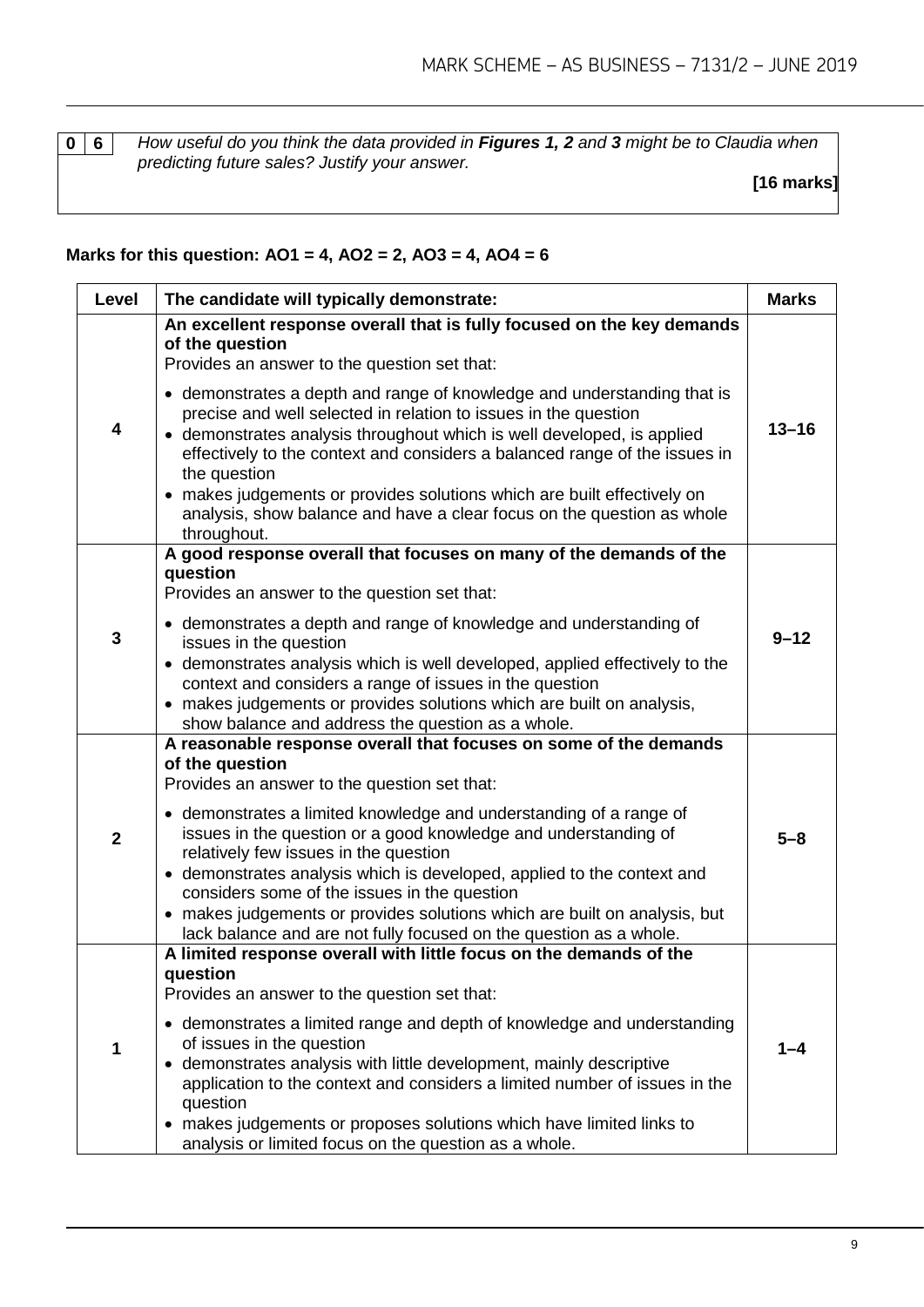#### **The focus of the question is on:**

- a discussion of the potential meaning of the different forms of data in figs 1,2 and 3 and their use in predicting future sales
- a judgement related to the use of this data in forecasting future sales.

#### **Indicative content may include:**

- the data in **Fig 1** shows trend data for the **whole** market in UK and USA useful **but** they are in a **niche** part of the market – so how useful is it?
- data on markets in UK and USA other parts of the world would have been useful too the business sells to Europe and elsewhere
- UK data seems less variable and could be easier to extrapolate than the USA data, more certain to predict in UK
- **Fig 2** shows Price and Income elasticity data this will be useful in comparing the ethical market with the wider market, but of little use in predicting future trends
	- Income elasticity may help to consider the impact of income changes, e.g. GDP as an external influence
	- price elasticity may have less use in predicting sales except in response to potential price changes – arguably therefore of little use here
- the Income data shows predictions across 3 areas UK is most important as larger sales there; will income of target market follow same trend?

A good response will consider the use of each set of data – to support a balanced discussion of the use and limitations of the data sets. The analysis will flow through to the potential use of the data for Rana Fashion and Claudia in predicting future sales. It is likely that mention could be made of data that could have been useful (e.g. E.U clothing sales).

Supported judgement related to the use of the data - based on prior analysis and focused on the question set will be needed for a good or excellent response. An excellent response will have clear focus on the specific nature of the data provided and how useful it may be.

Potential points of judgement may include:

- how relevant is the overall fashion data for Rana Fashion's relatively small niche?
- how well can you extrapolate from the data in particular the USA data is very variable
- PeD data is useful to compare 2 markets but of little use in predicting overall sales
- YeD data may be useful in comparing 2 markets but could also be useful if Rana Fashion also knew income data for target market
- other data would also be useful, e.g. their own sales data or sales of ethical products
- will any predictions be possible for a young business in a niche part of a volatile market?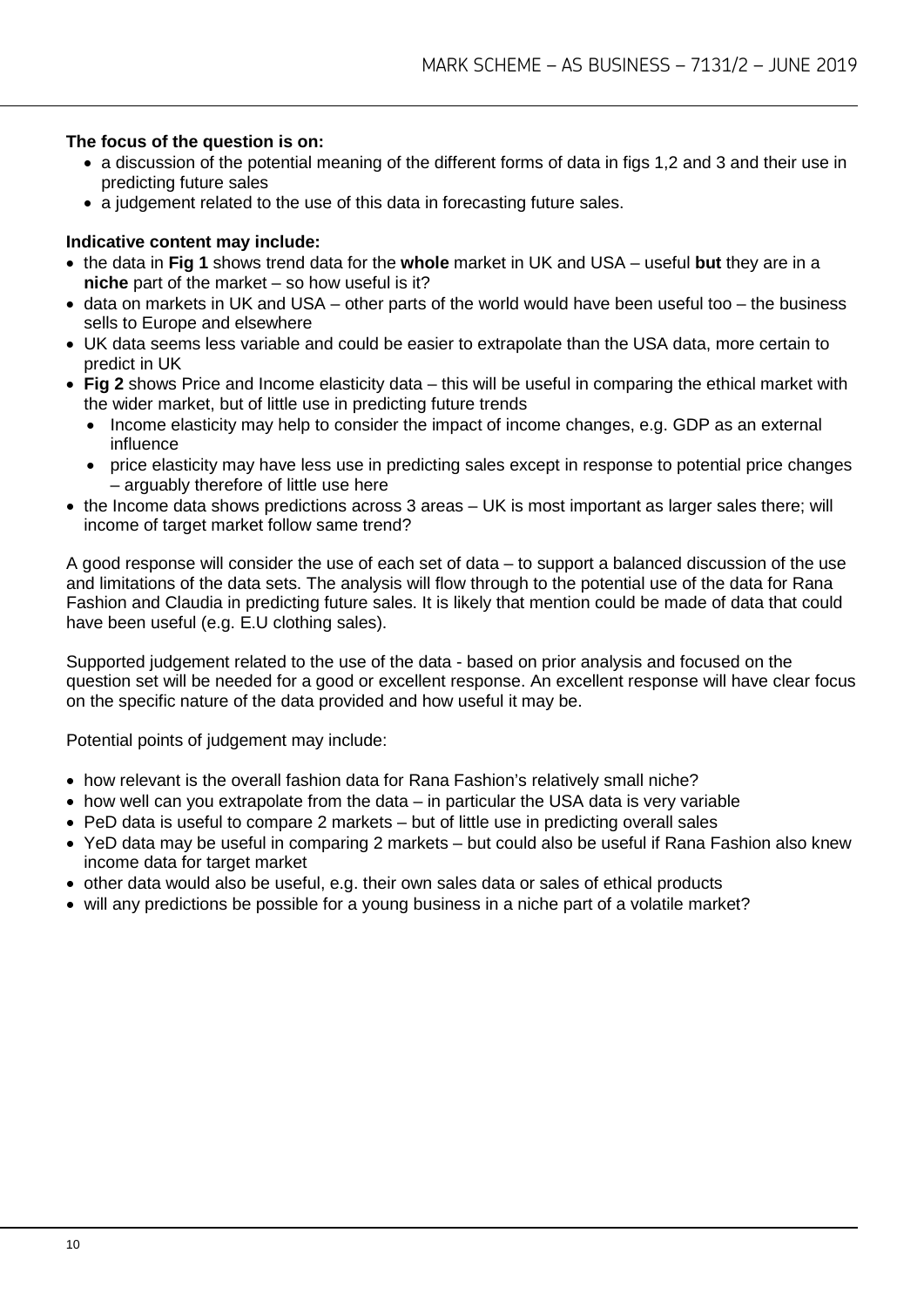**0 7** *Rana Fashion's financial adviser has suggested two solutions to the company's cash flow problems. Make a justified recommendation as to which solution Claudia should choose.*  **[16 marks]**

#### **Marks for this question: AO1 = 4, AO2 = 2, AO3 = 4, AO4 = 6**

| Level       | The candidate will typically demonstrate:                                                                                                                                                                                                                                                                                                                                                                                                                                                                                                                                                                                                                | <b>Marks</b> |
|-------------|----------------------------------------------------------------------------------------------------------------------------------------------------------------------------------------------------------------------------------------------------------------------------------------------------------------------------------------------------------------------------------------------------------------------------------------------------------------------------------------------------------------------------------------------------------------------------------------------------------------------------------------------------------|--------------|
| 4           | An excellent response overall that is fully focused on the key demands<br>of the question<br>Provides an answer to the question set that:<br>• demonstrates a depth and range of knowledge and understanding that is<br>precise and well selected in relation to issues in the question<br>• demonstrates analysis throughout which is well developed, is applied                                                                                                                                                                                                                                                                                        | $13 - 16$    |
|             | effectively to the context and considers a balanced range of the issues in<br>the question<br>• makes judgements or provides solutions which are built effectively on<br>analysis, show balance and have a clear focus on the question as whole<br>throughout.                                                                                                                                                                                                                                                                                                                                                                                           |              |
|             | A good response overall that focuses on many of the demands of the<br>question<br>Provides an answer to the question set that:                                                                                                                                                                                                                                                                                                                                                                                                                                                                                                                           |              |
| 3           | • demonstrates a depth and range of knowledge and understanding of<br>issues in the question<br>• demonstrates analysis which is well developed, applied effectively to the<br>context and considers a range of issues in the question<br>• makes judgements or provides solutions which are built on analysis,                                                                                                                                                                                                                                                                                                                                          | $9 - 12$     |
| $\mathbf 2$ | show balance and address the question as a whole.<br>A reasonable response overall that focuses on some of the demands<br>of the question<br>Provides an answer to the question set that:<br>• demonstrates a limited knowledge and understanding of a range of<br>issues in the question or a good knowledge and understanding of<br>relatively few issues in the question<br>• demonstrates analysis which is developed, applied to the context and<br>considers some of the issues in the question<br>• makes judgements or provides solutions which are built on analysis, but<br>lack balance and are not fully focused on the question as a whole. | $5 - 8$      |
| 1           | A limited response overall with little focus on the demands of the<br>question<br>Provides an answer to the question set that:<br>• demonstrates a limited range and depth of knowledge and understanding<br>of issues in the question<br>• demonstrates analysis with little development, mainly descriptive<br>application to the context and considers a limited number of issues in the<br>question<br>• makes judgements or proposes solutions which have limited links to<br>analysis or limited focus on the question as a whole.                                                                                                                 | $1 - 4$      |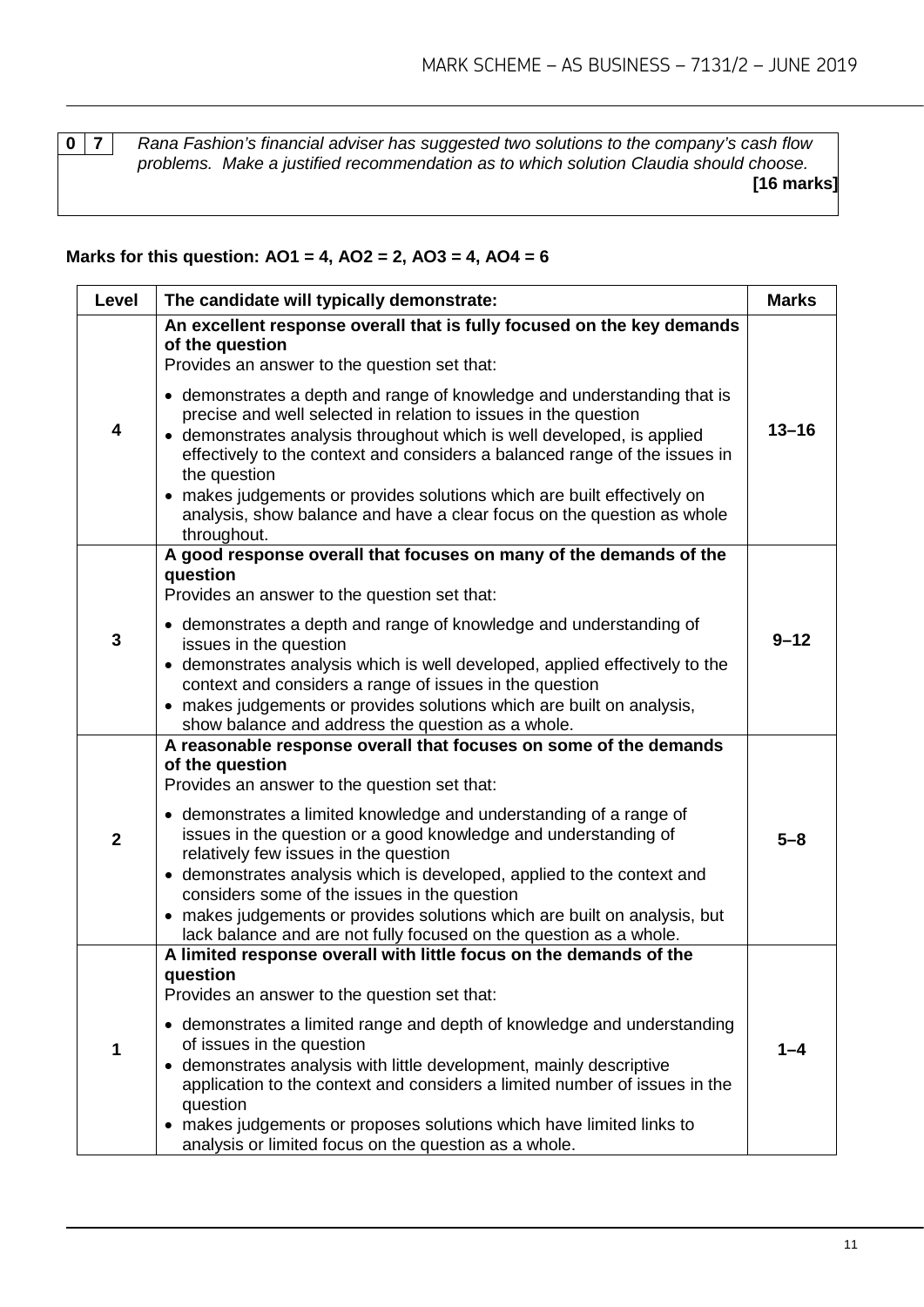#### **The focus of the question is on:**

- making a clear and justified decision
- understanding the relative merits of the suggested solutions
- considering the consequences of the decisions.

#### **Indicative content may include:**

There are cash flow issues caused by aspects of Rana Fashion's business model:

- paying suppliers promptly
- ordering larger quantities and building up inventory
- offering interest free credit
- not clearing stock piles.

The 2 options offer 2 clear options.

Each option however has potentially negative consequences for the overall business and the solutions conflict with the core business objectives of Rana Fashion.

- Treating suppliers well in fact helping support their businesses, paying promptly and building up inventories.
- Factoring the consumer debt is a concept that should be demonstrated, in this case what amount of sales are made on credit will be important, and factoring will reduce the amount earned in the end.

A good response will focus clearly on the question. It will offer a balanced discussion of the relative merits of the 2 suggested approaches culminating in a clear and well supported decision on the most appropriate approach.

A reasonable response may be less focused; less balanced or offer less support for the decision. Supporting both options will be reasonable at best as the question wants a choice.

A decision or choice without support will be a limited response.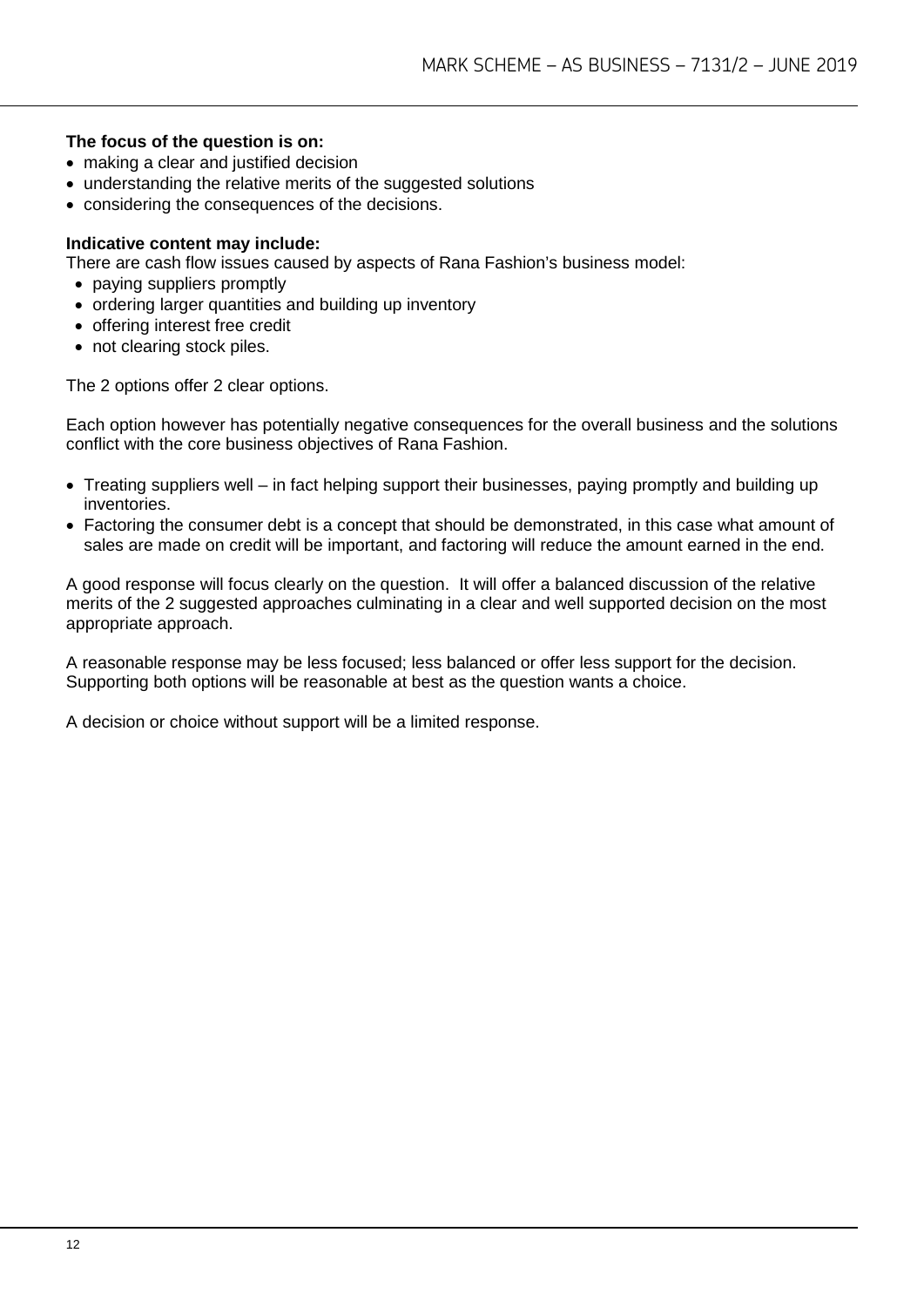**0 8** *'For any retailer to make a profit in the future it will need to be operating only online.'*

*Do you agree? Justify your view.*

**[20 marks]**

| Level          | The candidate will typically demonstrate:                                                                                                                                                                                                                                                                                                                                                              | <b>Marks</b> |  |
|----------------|--------------------------------------------------------------------------------------------------------------------------------------------------------------------------------------------------------------------------------------------------------------------------------------------------------------------------------------------------------------------------------------------------------|--------------|--|
|                | An excellent response overall that is fully focused on the key demands of<br>the question<br>Provides an answer to the question set that:                                                                                                                                                                                                                                                              |              |  |
| $5\phantom{1}$ | • demonstrates a depth and range of knowledge and understanding that is<br>precise and well selected in relation to issues in the question<br>• demonstrates analysis throughout which is well developed, is applied<br>effectively to the context and considers a balanced range of the issues in the<br>question<br>• makes judgments or provides solutions which are built effectively on analysis, | $17 - 20$    |  |
|                | show balance and have a clear focus on the question as whole throughout.<br>A good response overall that focuses on many of the demands of the                                                                                                                                                                                                                                                         |              |  |
|                | question<br>Provides an answer to the question set that:                                                                                                                                                                                                                                                                                                                                               |              |  |
| 4              | • demonstrates a depth and range of knowledge and understanding of issues in<br>the question                                                                                                                                                                                                                                                                                                           | $13 - 16$    |  |
|                | • demonstrates analysis which is well developed, applied effectively to the<br>context and considers a range of issues in the question<br>• makes judgements or provides solutions which are built on analysis, show<br>balance and address the question as a whole.                                                                                                                                   |              |  |
|                | A reasonable response overall that focuses on some of the demands of the                                                                                                                                                                                                                                                                                                                               |              |  |
|                | question<br>Provides an answer to the question set that:                                                                                                                                                                                                                                                                                                                                               |              |  |
| 3              | • demonstrates a limited knowledge and understanding of a range of issues in<br>the question or a good knowledge and understanding of relatively few issues in<br>the question                                                                                                                                                                                                                         | $9 - 12$     |  |
|                | • demonstrates analysis which is developed, applied to the context and<br>considers some of the issues in the question<br>• makes judgements or provides solutions which are built on analysis, but lack<br>balance and are not fully focused on the question as a whole.                                                                                                                              |              |  |
|                | A limited response overall with little focus on the demands of the question<br>Provides an answer to the question set that:                                                                                                                                                                                                                                                                            |              |  |
| $\mathbf{2}$   | • demonstrates a limited range and depth of knowledge and understanding of<br>issues in the question                                                                                                                                                                                                                                                                                                   | $5 - 8$      |  |
|                | • demonstrates analysis with little development, mainly descriptive application to<br>the context and considers a limited number of issues in the question<br>• makes judgements or proposes solutions which have limited links to analysis<br>or limited focus on the question as a whole.                                                                                                            |              |  |
|                | A weak response overall lacking focus on the demands of the question                                                                                                                                                                                                                                                                                                                                   |              |  |
|                | Provides an answer to the question set that:                                                                                                                                                                                                                                                                                                                                                           |              |  |
| 1              | • demonstrates isolated or imprecise knowledge and understanding<br>• demonstrates undeveloped analysis with descriptive application to the context<br>and lacking focus on the question<br>makes judgements or proposes solutions based on assertions.                                                                                                                                                | 1–4          |  |

#### **Marks for this question: AO1 = 4, AO2 = 3, AO3 = 5, AO4 = 8**